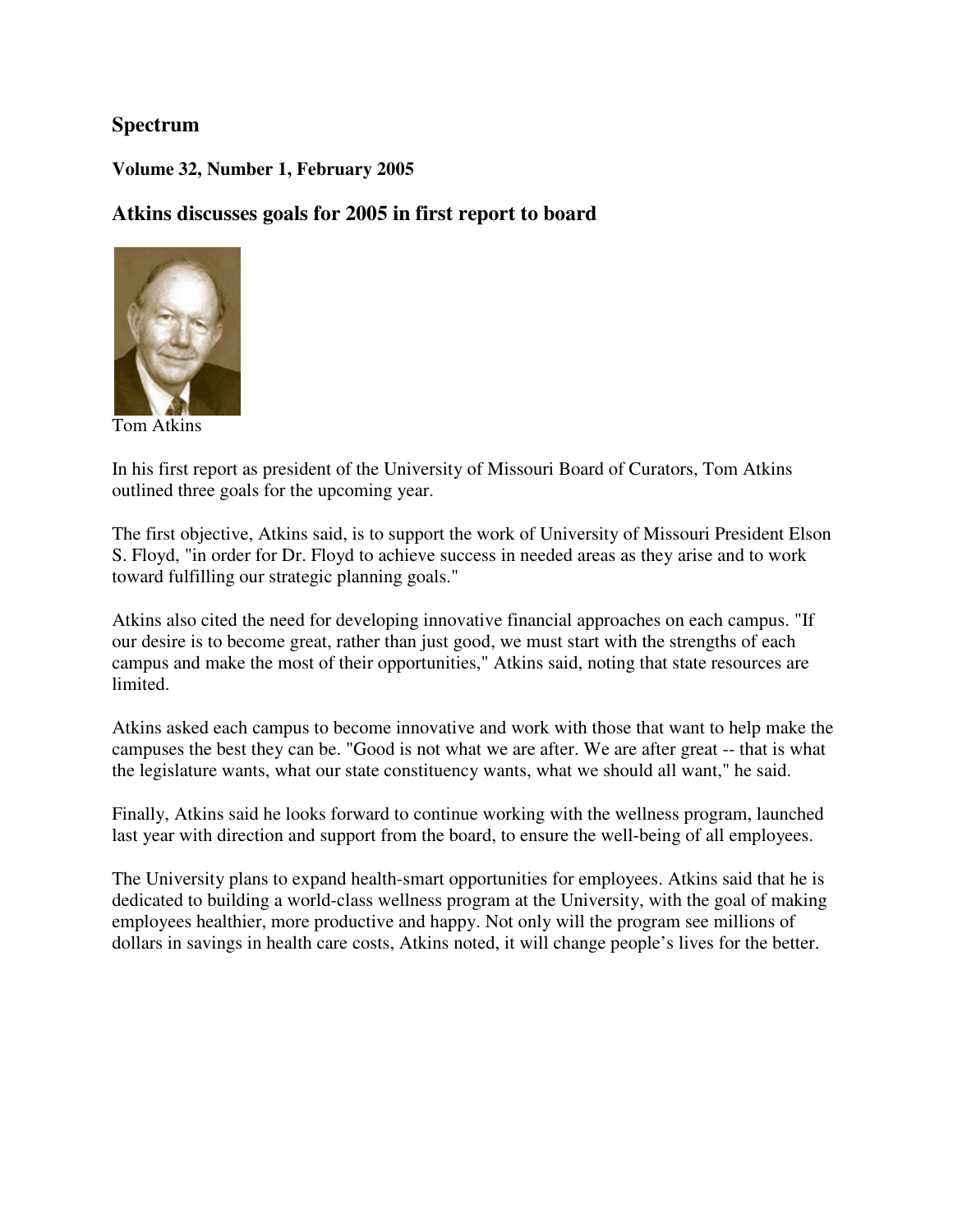### **Gov. Blunt announces appointments of three UM curators**



John Carnahan



Doug Russell



David Wasinger

Gov. Matt Blunt announced Jan. 26 the nominations of John M. Carnahan III of Springfield, Doug Russell of Lebanon, and David G. Wasinger of St. Louis to the University of Missouri Board of Curators. The Missouri Senate confirmed the three appointments Feb. 3.

The three new members were sworn in at the Feb. 3 board meeting in Columbia, replacing departing curators Connie Burkhardt, St. Louis; Mary L. James, Harrisonville; and M. Sean McGinnis, Springfield.

UM President Elson S. Floyd welcomed the new members to the board. "Thank you for giving back to your University through your leadership and thoughtful direction," Floyd said.

Carnahan, 55, is an attorney and founder of Carnahan, Evans, Cantwell & Brown, P.C. in Springfield. Carnahan graduated with a bachelor of science degree in economics from Southwest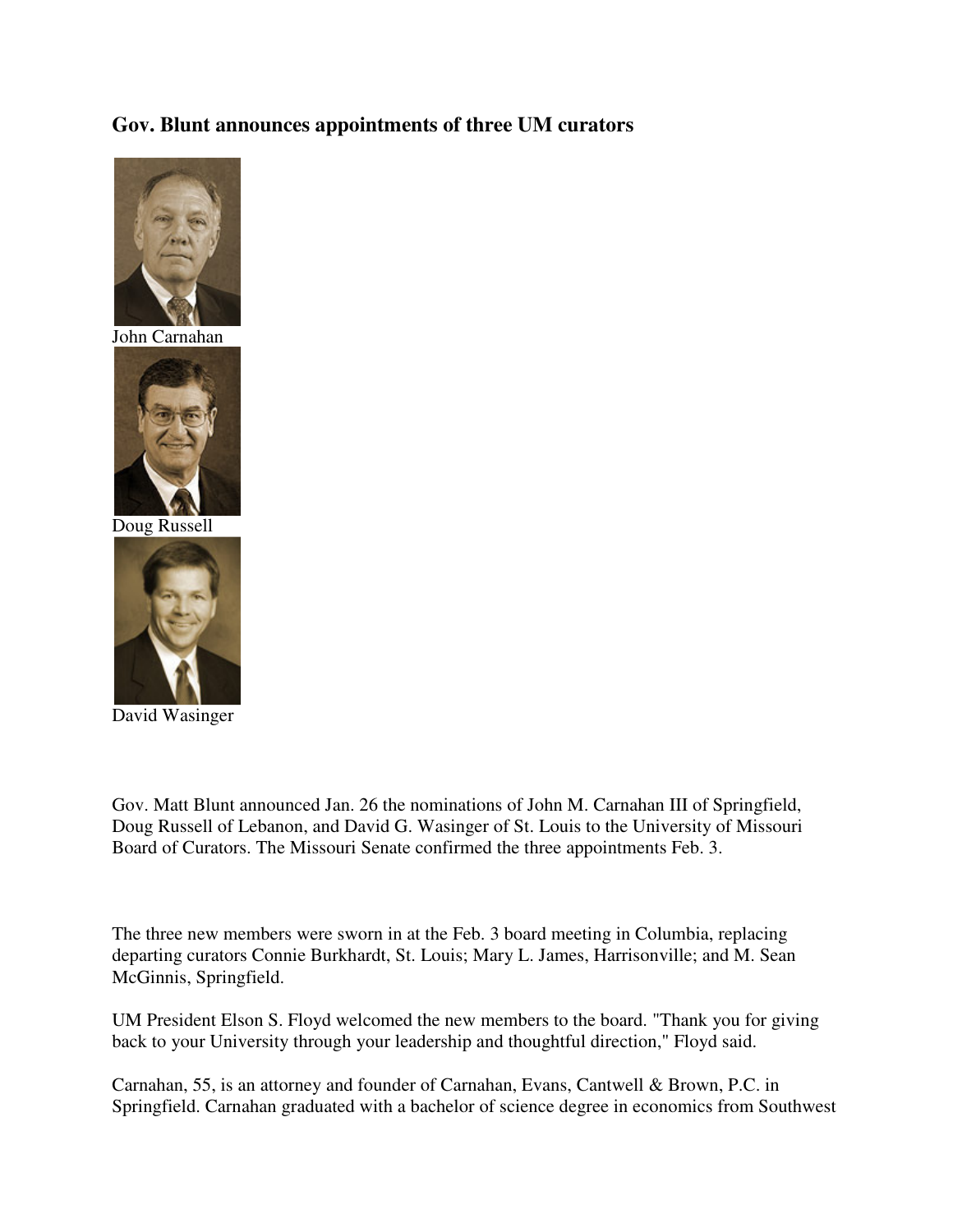Missouri State University, a law degree from UM-Columbia and an Gov. Blunt announces appointments of three UM advanced law degree in taxation from the University of Miami.

Carnahan's primary practice emphasis is in tax planning, transactions and succession plans for family-owned businesses. He is a frequent speaker at continuing education programs and is involved with numerous community services and foundations. Carnahan is a member of the American Bar Association Section of Taxation and has been recognized as a fellow of the American College of Tax Counsel, the American Bar Foundation and the Missouri Bar Foundation.

Russell, 51, is president of the Durham Company, manufacturer of electrical enclosures, with operations in Lebanon and Houston, Mo. He also is president of GEC Durham Industries, Inc., manufacturer of instrument transformers, with operations in New Bedford, Mass. He earned a bachelor of science degree in business administration from UM-Columbia. Russell previously served on the UM Board of Curators from 1982–1987. During that time, he served as president and vice president of the board and chair of the Long Range Planning Committee.

Russell has served on the Lebanon R-3 School Board and on the Lebanon Education Foundation, of which he was a founding board member and president. He is a member of the Trustees of the Citizens of Lebanon, on the Board of Directors of American Heartland Economic Partnership, a member of Lebanon Ambassadors, and on the Board of Trustees of Lifeway, Nashville, Tenn.

Wasinger, 41, is an attorney and managing partner of Murphy Wasinger, L.C. in St. Louis, focusing on civil and commercial litigation. He earned a bachelor of science degree in accounting from UM-Columbia and a law degree from Vanderbilt University.

Wasinger is a member of the Million Dollar Advocates Forum, the Town and Country Chamber of Commerce and the Town and Country Parks and Trails Commission. He has served on the Missouri Bar Young Lawyers' Council and as editor-in-chief of The Missouri Business Law Quarterly.

#### **Board approves educational fees, room & board rates for next year**

The University of Missouri Board of Curators approved educational fees for the 2005- 2006 academic year at its Feb. 3 meeting in Columbia. The 3.5 percent educational fee increase represents the "lowest possible tuition level, given projected costs and anticipated appropriations from the General Assembly," said University of Missouri President Elson S. Floyd.

"The fundamental guiding principle for us must be to continue to be affordable, to maintain the excellence of the University, and to enhance and promote access," Floyd said.

Resident and non-resident educational fees for undergraduate and graduate students will increase by 3.5 percent effective with the 2005 summer session. For an undergraduate student enrolled in 15 hours a semester, the educational fee increase will be \$219 a year before any related enrollment Board approves educational fees, room & board rates for next year fees.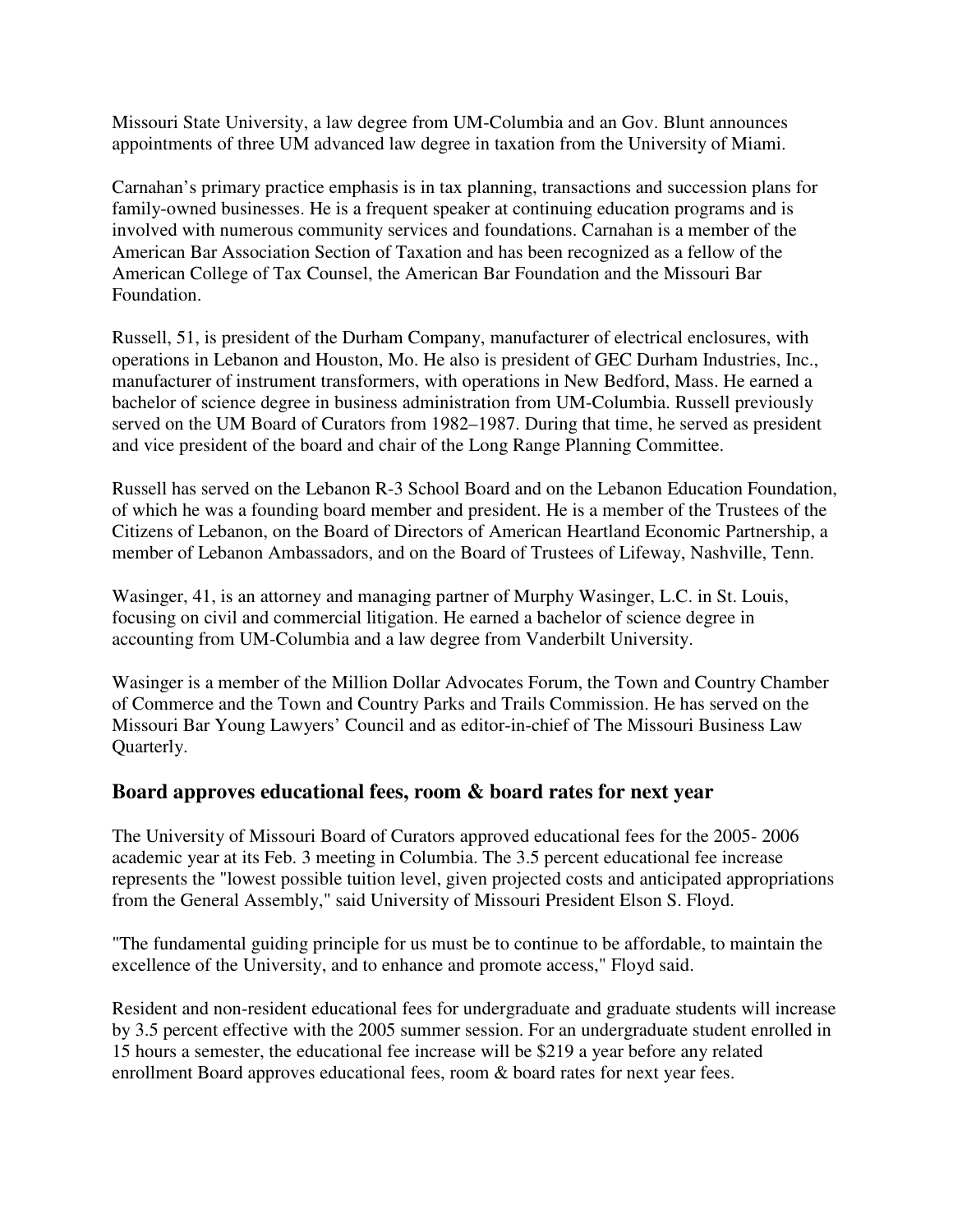Undergraduate students who are Missouri residents will pay \$216.50 per credit hour, while nonresidents will pay \$542.40 per credit hour. Graduate students who are residents will pay \$263.20 per credit hour and non-residents will pay \$679.70 per credit hour.

Educational fee increases for professional students range from zero percent for students at the UM-Kansas City School of Medicine to 5.4 percent for students at the UM-Columbia School of Law. The process for variable increases in professional school educational fees was approved by the board in November 2002 based on recommendations from the Graduate and Professional Fee Task Force.

The board also approved increases in rates for residence hall and family housing effective with the 2005 summer session. Room and board charges vary across the four campuses and within each campus based on the resident facility and physics, meal plan selected.

Based on the predominant room and board plan on each campus, rates will increase by 4.1 percent at UM-Columbia, 3.1 percent at UM-Kansas City and 3.4 percent at UM-Rolla. Rates will decrease by 3.9 percent at UM-St. Louis.

Increases in student activity, facility and health service fees also were approved by the board. The rates are effective with the summer session 2005 and vary by campus, with fee adjustments ranging from \$2.70 or 0.8 percent at UM-Rolla to \$31.83 or 10.6 percent at UM-Kansas City. At UM-Kansas City, the increase is for enhanced student health services and increased support for intercollegiate athletics. The increases have been approved by the students or governing associations of each campus.

## **University of Missouri Educational Fees, 2005-2006 Undergraduate**

| Resident         | \$216.50 |
|------------------|----------|
| Non-resident     | \$542.40 |
| <b>Graduate</b>  |          |
| Resident         | \$263.20 |
| Non-resident     | \$679.70 |
| *per credit hour |          |

### **October 2004 research board awards announced**

The University of Missouri Research Board, a Systemwide panel composed of 20 faculty members, has awarded over \$1 million to support 46 research projects across the University's four campuses.

The board has established a network of UM experts in each discipline. The board addresses specific criteria in evaluating a request. The board then considers the recommendations of the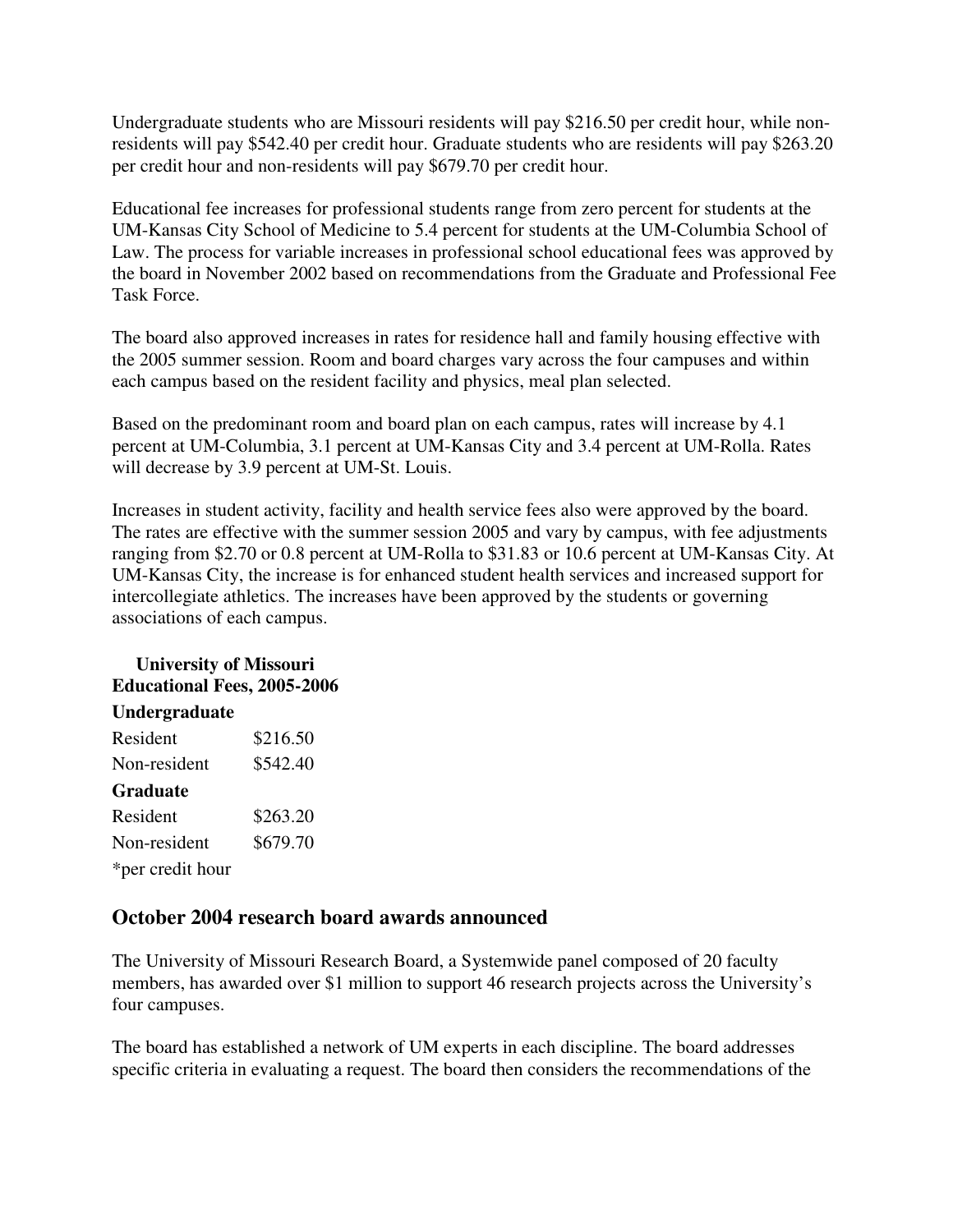peer reviewers. Richard Rosenfeld, professor of criminology and criminal justice at UM-St. Louis, served as chair of the research board.

In October, researchers from UM filed 148 requests for grants, totaling over \$5 million. Approximately 31 percent of the requests were approved and approximately 19 percent of the total dollar amount requested was awarded.

The board granted 18 engineering requests for a total of \$431,050; six in humanities and fine arts for a total of \$67,800; eight in life sciences for a total of \$227,575; seven in physical sciences and mathematics for a total of \$220,408; and seven in social and behavioral sciences for a total of \$112,640.

#### **UM-Columbia**

- Motoko Akiba, Educational Leadership & Policy Analysis, \$21,900
- Richard Callahan, Religious Studies, \$16,390
- Xudong Fan, Biological Engineering, \$27,742
- Tushar Ghosh, Nuclear Engineering, \$29,000
- Rainer Glaser, Chemistry, \$30,000
- Li-Qun Gu, Biological Engineering, \$30,000
- Lené Holland, Physiology, \$22,575
- Claire Horisk, Philosophy, \$10,000
- Wooseung Jang, Industrial & Manufacturing Systems Engineering, \$24,441
- Michelle Karnes, English, \$13,200
- John Kerns, Psychological Sciences, \$18,790
- Aleksandr Koldobskiy, Mathematics, \$14,100
- Christian Lorson, Veterinary Pathobiology, \$30,000
- Murali Mantrala, Marketing, \$6,800
- Dennis Miller, Psychological Sciences, \$25,000
- Peter Nabelek, Geological Sciences, \$20,000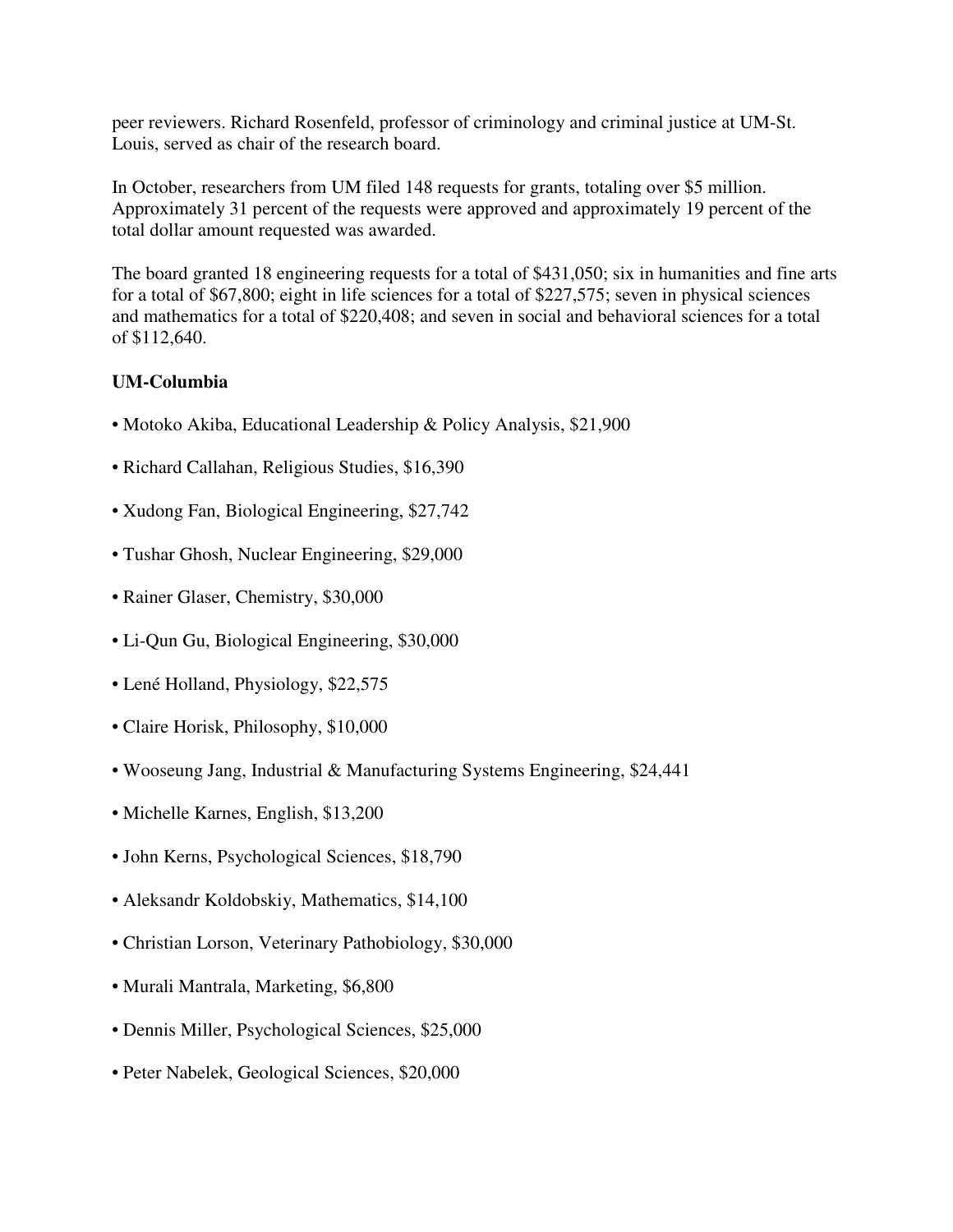- James Rikoon, Rural Sociology, \$23,900
- Per Stromhaug, Biological Sciences, \$30,000
- Hui Tang, Electrical Engineering, \$27,467
- John Tanner, Chemistry, \$30,000
- Dong Xu, Computer Engineering, \$16,800
- Duan Ye, Computer Engineering, \$25,288
- Shuqun Zhang, Agriculture Biochemistry, \$30,000

#### **UM-Kansas City**

- Mark Berger, Law, \$6,750
- Michelle Boisseau, English, \$10,000
- Michael Ferrari, Molecular Biology, \$30,000
- Brian Fricke, Engineering, \$23,552
- Trent Guess, Engineering, \$28,117
- Yugyung Lee, Computer Science, \$26,800
- Clancy Martin, Philosophy, \$8,210
- Yong Wang, Oral Biology, \$17,300
- Yu-Ping Wang, Engineering, \$26,800

#### **UM-Rolla**

- Eliot Atekwana, Geology & Geo-physics, \$42,600
- Joel Burken, Civil Engineering, \$27,200
- Andrew Elmore, Geological & Petroleum Engineering, \$24,600
- Samuel Frimpong, Mining Engineering, \$16,800
- Kimberly Henthorn, Chemical Engineering, \$28,261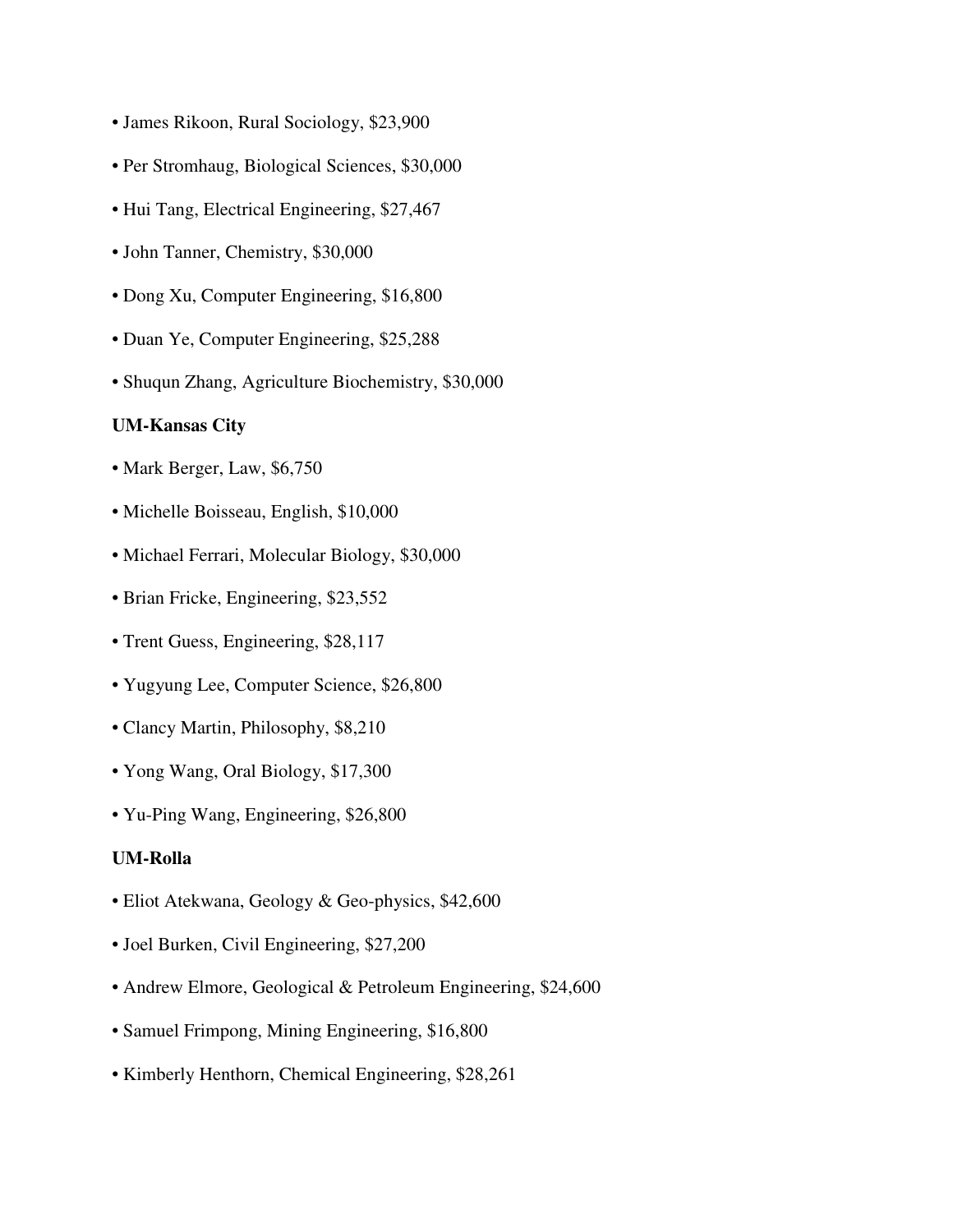- David Riggins, Mechanical & Aerospace Engineering, \$17,000
- Ronald Stanley, Electrical Engineering, \$16,800
- Thomas Vojta, Physics, \$14,508
- Jee-Ching Wang, Chemical Engineering, \$27,082

#### **UM-St. Louis**

- Sylvia Cook, English, \$10,000
- Tivoli Majors, English, \$17,000
- James O'Brien, Chemistry, \$39,500
- Callie Rennison, Criminology, \$17,500
- Christopher Spilling, Chemistry, \$59,700

# **President Floyd addresses tuition, efficiencies in report to board**

University of Missouri President Elson S. Floyd focused on tuition and efficiencies in his report to the Board of Curators at the Feb. 4 meeting in Columbia.

"The University of Missouri will always continue its strong traditional commitment to excellence and to quality," Floyd said. "Over the coming months, the General Officers and I will quicken the pace in our overall review of tuition policy for the University."

Floyd noted that as the University moves toward a model of tuition differentials on each campus, the University will consider indices such as financial aid, program selection, market variables and student mix.

"It is important to be abundantly clear that our overarching goal will be to raise the University of Missouri into the ranks of the nation's great, world-class universities," Floyd said. "Our state and its people deserve nothing less." The University will accomplish this goal through increased federal and sponsored research; the wise and sustained investment of resources from the state as well as students and their families; the targeted deployment of those resources for maximum impact and benefit to the state; clear focus; carefully defined objectives and priorities; the recruitment and retention of excellence faculty, researchers, staff and students; and the continuous stewardship of friends, donors, alumni and supporters.

"We are at the convergence of two roads in the life of our University," Floyd said. "One road leads to mediocrity and the other to excellence. I ask those throughout our state to join us in the obvious choice: excellence."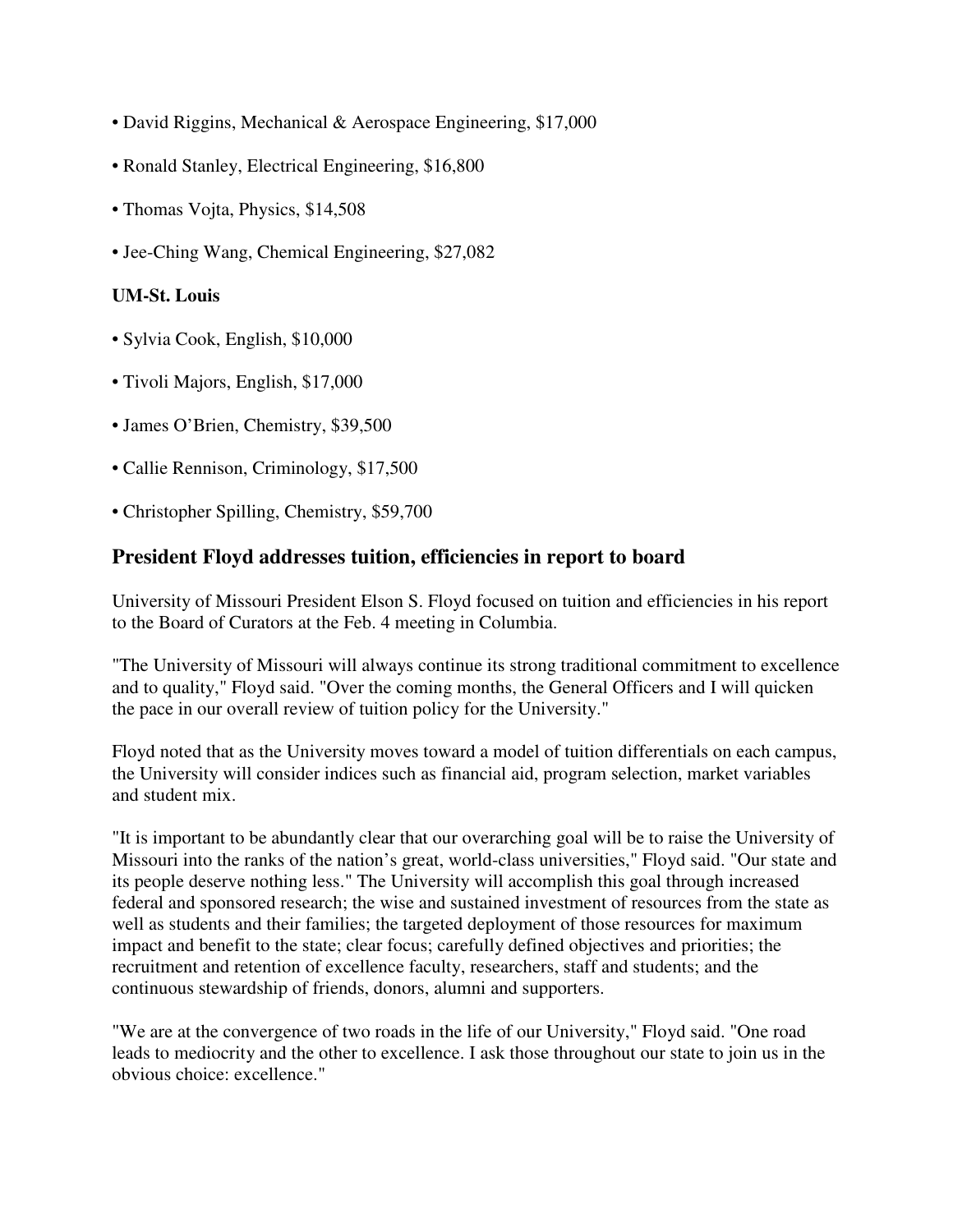Floyd announced that he will soon direct each general officer to conduct a comprehensive review of the University's administrative structure, program and service delivery mechanisms. "I want to know how we can streamline without reducing service, efficiency and quality," Floyd said. Floyd asked that no vacant administrative positions for which offers have not been extended be filled until the review is completed. He told the general officers that they could make personnel hiring decisions on a case-by-case basis without waiting for the full review to be completed.

Floyd also addressed the attempt by Southwest Missouri State University to change its name to Missouri State University. Noting that the final decision regarding the name change will be made by the Missouri General Assembly, Floyd said that any legislation regarding the name change should affirm the exclusive research and land-grant responsibilities of the University of Missouri; commit not to duplicate existing academic programs offered by UM; and commit not to give a greater percentage increase in funding to Southwest Missouri State than to the University of Missouri.

### **University surplus property available online at eBay**

University of Missouri surplus property is now available online at eBay, www.ebay.com.

Over the past four months, UM Procurement has been operating a pilot program to test the eBay market. A wide variety of surplus property has been sold, including computer, construction, industrial and medical equipment, and items ranging from a loom to a piano.

The program was developed by Chris West, executive assistant in procurement, who is training campus surplus property staff to identify and list items. West notes that Procurement is the only UM department authorized to sell on eBay.

The University program is modeled on a highly successful State of Oregon eBay program that has earned Oregon revenues of over \$10 million annually. It took over a year to develop the special contract between eBay and the University, and additional time to put a contract in place to allow payment through PayPal.

The University started out listing only five to ten items per week, mainly from UM-Columbia. The limited listings generated sales over \$30,000 and a loyal following of buyers. Procurement keeps part of the revenue to cover its costs and returns the majority of the income to departments.

West expects to gradually expand the program within the next six months to list 50 items per week from all campuses. New items are typically listed on Tuesdays. To view University items, go to www.ebay.com and conduct an advanced search on items by seller: univofmissourisurplus.

Most items are located at the surplus property facility at each campus. For large items, shipping from the sale site is arranged by the buyer. Some buyers have traveled from several states away to load up pallets of old computer monitors, chairs and heavy equipment. Shipping for smaller items can be arranged by the University for an added fee. In the future, items at remote locations, such as University farms, may be sold directly from those sites. Since only a few digital pictures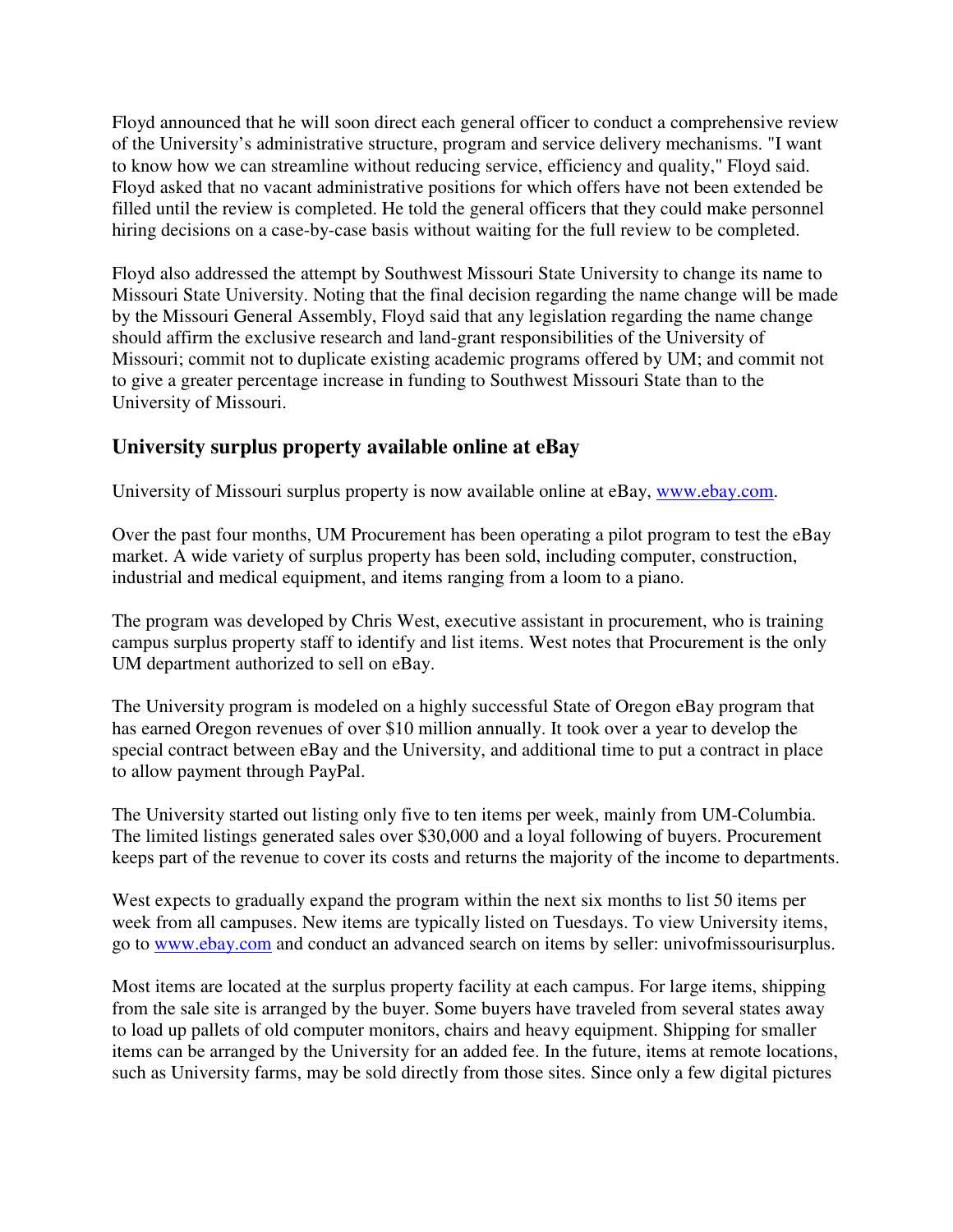are needed for the eBay listing, it will save the University the cost of transporting the sale items to Surplus facilities.

Departments that want Procurement to list their surplus items on eBay should contact the surplus property office at their campus. Items must still be made available to other University departments for a period of time before they become eligible for sale to the public. After that time, surplus property staff will photograph the item and work with the department to prepare the description for the listing.

Currently, University departments are not authorized to bid on eBay. However, such a process is the next step for the eBay program development. For additional information, e-mail: surplusproperty@ umsystem.edu.

## **University of Missouri briefs**

### **Governor announces awards for teaching excellence**

Gov. Bob Holden honored outstanding faculty and programs from postsecondary schools, colleges and universities in Missouri during the 2004 Governor's Award for Excellence in Teaching luncheon held Dec. 1 in Columbia.

University of Missouri honorees were Norman C. Gysbers, professor of education, UM-Columbia; Nancy Levit, professor of law, UM-Kansas City; Thomas D. Akers, instructor, mathematics and statistics, UM-Rolla; and Paul W. Paese, associate professor of psychology, UM-St. Louis.

Recipients were selected by their respective institutions for outstanding teaching, innovation in course design and delivery, effective advising, service to the institution's community, and commitment to high standards of excellence.

The Louis Stokes Missouri Alliance for Minority Participation (LSMoAMP) also was recognized with a 2004 Governor's Award for Performance Excellence in Education. The program is designed to significantly increase the quantity and the quality of under-represented students who receive baccalaureate and graduate degrees in science, mathematics, engineering and technology.

LS-MoAMP is a collaboration among the four campuses of the University of Missouri, nine other state universities, two community college systems and five public school districts in Missouri, as well as the Missouri Department of Elementary and Secondary Education, the Coordinating Board for Higher Education, the Missouri Department of Natural Resources, and the Missouri Department of Conservation.

#### **2005 Board Committees**

• Executive Committee: Angela M. Bennett, J.D., Chair; Marion H. Cairns; Anne C. Ream, O.D.; Thomas E. Atkins, ex officio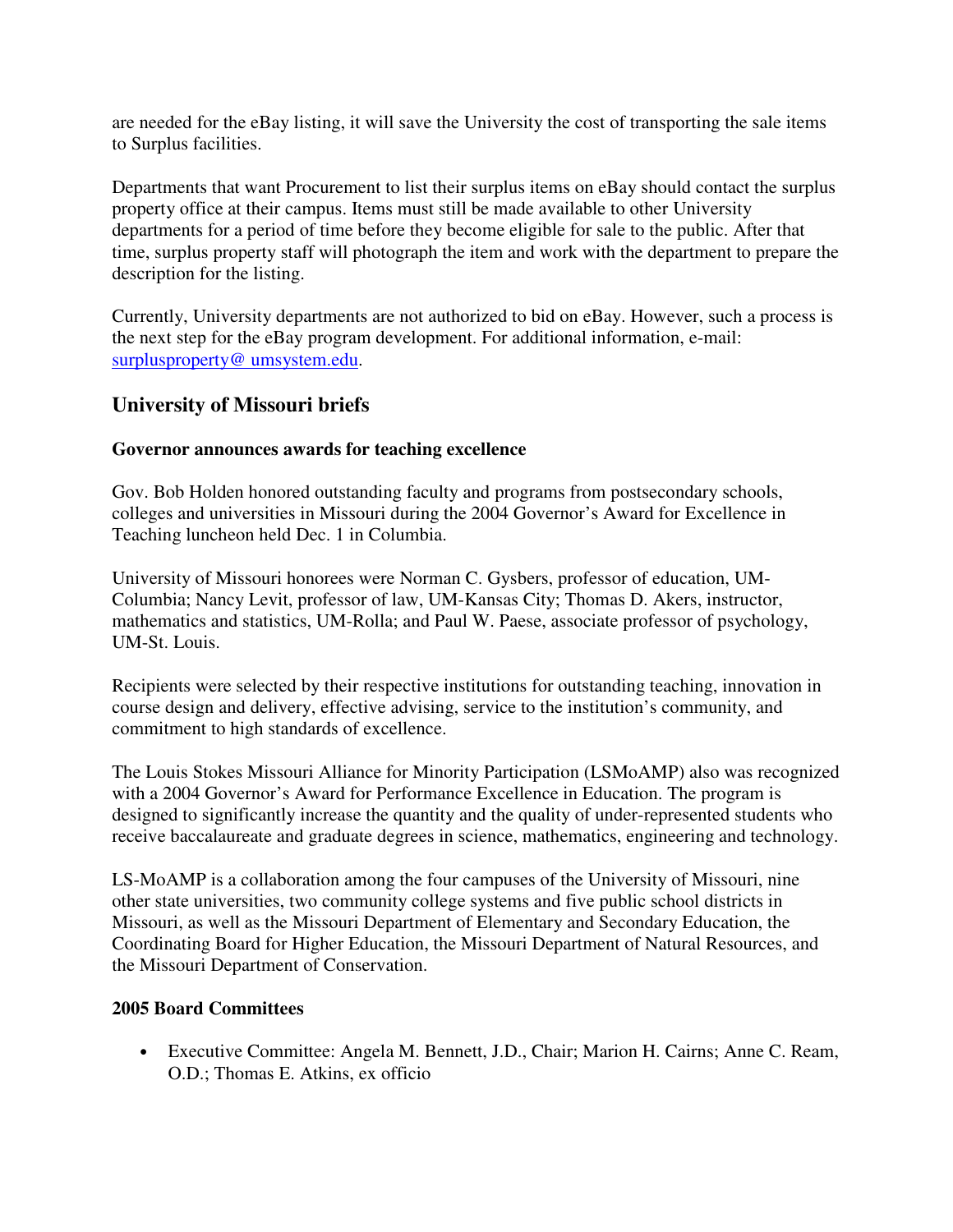- Academic and Student Affairs Committee: Anne C. Ream, O.D., Chair; Angela M. Bennett, J.D.; John M. Carnahan III; Shawn J. Gebhardt, ex officio
- Finance and Human Resources Committee: Don Walsworth, Chair: Marion H. Cairns: Doug Russell; Cheryl D. S. Walker; David G. Wasinger; Thomas E. Atkins, ex officio
- Physical Facilities and Management Services Committee: Marion H. Cairns, Chair; Doug Russell; Don Walsworth
- Resources and Planning Committee: Cheryl D. S. Walker, Chair; John M. Carnahan III; David G. Wasinger

### **Board approves retention of design firms for campus projects**

The University of Missouri Board of Curators approved contracts for design projects at the Feb. 3 meeting in Columbia.

A schematic design prepared by HOK Sport, Inc., Kansas City, for the Mizzou Student-Athlete Academic and Training Facility at UMColumbia was approved by the board. The project will be funded from donations.

Curators also approved a schematic design prepared by Shaughnessy Fickel and Scott Architects, Inc., Kansas City, for the Donald W. Reynolds Journalism Institute addition and renovation at UM-Columbia. Funding is primarily from a grant from the Donald W. Reynolds Foundation, as well as campus maintenance and repair, journalism and other campus funds.

A schematic design prepared by Peckham Guyton Albers & Viets, Inc., St. Louis, for the Regional Biocontainment Laboratory at UM-Columbia was approved by the board. The primary funding for the project is from a NIH grant.

The board approved a schematic design prepared by Dickinson Hussman Architects, St. Louis, for the University Center East Renovation at UM-Rolla. Renovation of the center will be completed in phases as funds become available.

#### **2005 Board Meeting Dates**

- April 7–8, 2005, UM-Rolla
- May 25–26, 2005, UM-Columbia
- July 21–22, 2005, Portageville
- Oct. 6–7, 2005, UM-St. Louis
- Dec. 1–2, 2005, UM-Kansas City